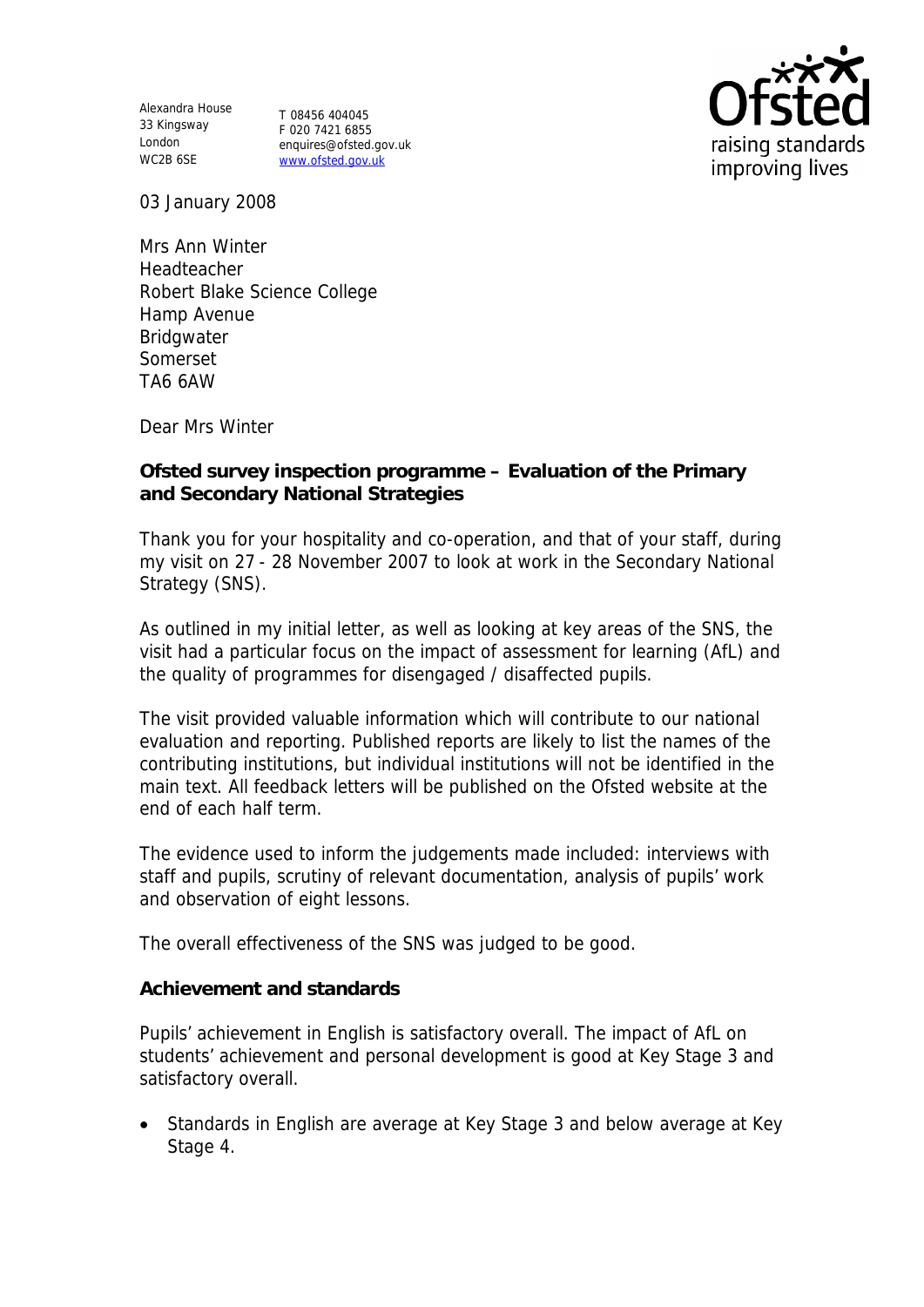- Students make good progress at Key Stage 3 but they make slower progress at Key Stage 4.
- Students' progress was at least satisfactory in all lessons observed, in some lessons it was good.
- Students have good attitudes to learning overall and in some lessons they are very good. They are attentive, responsive, and behave well. Many talk confidently about their work.
- Aspects of the National Strategies have had particular impact on students' learning at Key Stage 3.

## **Quality of teaching and learning in English**

The quality of teaching and learning is good overall. The impact of AfL on teaching and learning is good.

- Teachers have good subject knowledge and plan thoroughly.
- The best lessons observed in English had clear objectives; good planning which generated interesting activities; very good relationships; crisp pace; and appropriate challenge to students' learning. In these lessons, the teacher had high expectations and knew what needed to be achieved over a series of lessons.
- Where lessons were satisfactory, teachers' expectations of the pace and amount of work to be completed were insufficiently high. There was insufficient challenge for students and some lost concentration.
- In all the lessons observed, teachers used AfL strategies well to support teaching and learning.

## **Quality of curriculum**

The quality of the English curriculum is good. The impact of AfL on the curriculum is satisfactory.

- Subject plans provide a useful framework for teachers' planning, but opportunities for staff to share examples of their planning could be increased.
- Students say that they enjoy English and are well supported by their teachers.
- Guidance to the staff on the delivery of the curriculum and teaching and learning is comprehensive.
- Interactive whiteboards are used creatively to support teaching and learning.

## **Leadership and management**

Leadership and management in English are good. The effectiveness of the leadership and management of AfL on achievement in English is satisfactory.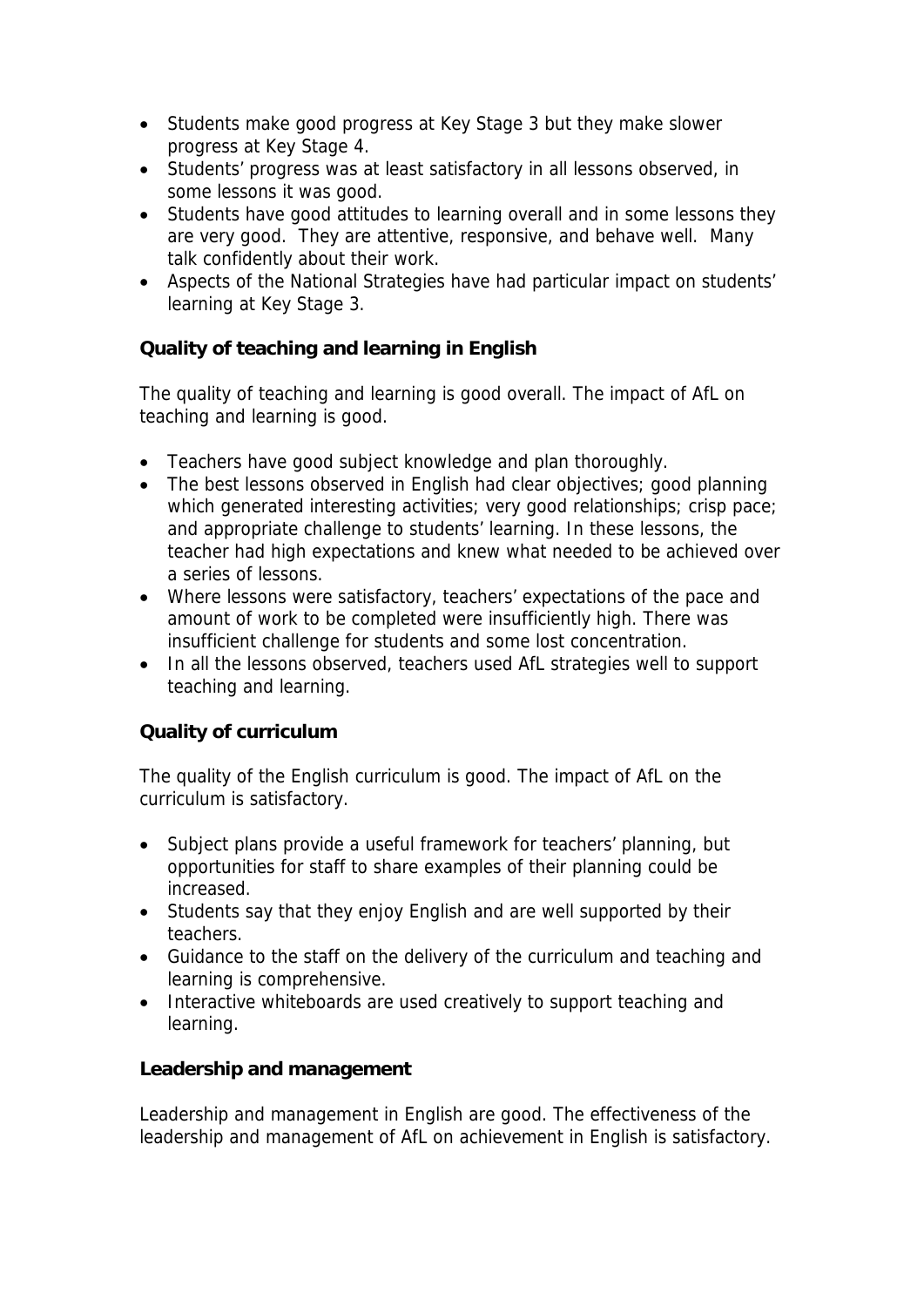- The school's senior leadership team and the subject leader for English have assessed accurately the areas of strength and weakness in this subject and all activities are focused on raising achievement.
- The subject leader for English provides good and highly committed leadership. The departmental self-review is comprehensive. Clear issues for action are identified and evaluation procedures are good.
- The school and the department have rightly targeted resources and support from the local authority on improving performance at Key Stage 4, building on the significant progress made at Key Stage 3.

**Assessment for learning**

The impact of AfL in English is good.

- There is a clear whole school policy and quidance for AfL which is very strongly focused on raising achievement.
- Features of assessment for learning observed in lessons included: the sharing of learning objectives with the class; effective questioning; good use of group and pair work; and a range of strategies to assess students' learning during the lesson.
- The marking of students' work in English is good and in some cases very good.
- Student progress is tracked well, with very close monitoring of the progress of current Year 11.

**The quality of programmes for disaffected pupils**

The quality of programmes for disaffected pupils is good.

- Students at risk of disaffection are identified early in Key Stage 3 and supported through a variety of programmes by the school's flexible learning centre and inclusion manager.
- All students have access to the Social and Emotional Aspects of Learning, (SEAL) programme to enhance self esteem and develop positive approaches to learning.
- Teaching assistants with a specific remit for intervention, work with identified students in each core subject faculty; SNS literacy intervention programmes are used as appropriate for individuals and groups.
- At Key Stage 4 the introduction of a more flexible curriculum for disaffected and vulnerable young people has had a demonstrable impact on their confidence and self-esteem.

**The areas for improvement, which we discussed, included:**

• raising standards at Key Stage 4 through continuing review of teaching strategies and the curriculum offer.